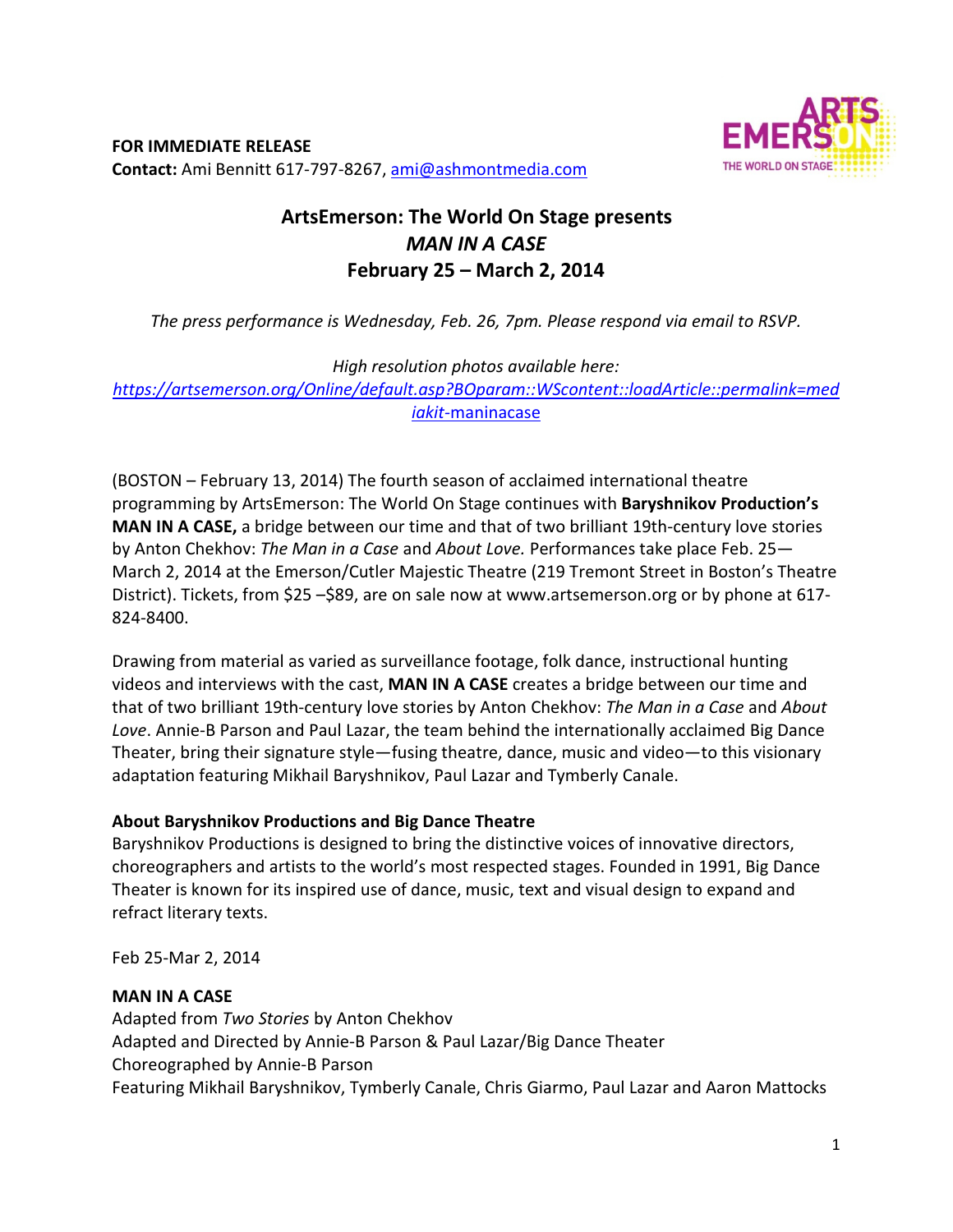#### **Performances:**

Tuesday, Feb. 25, 7:30PM Wednesday, Feb. 26, 7PM Thursday, Feb. 27, 7:30PM Friday, Feb.28, 8PM Saturday, March 1, 8PM Sunday, March 2, 2PM

## **About ArtsEmerson**

ArtsEmerson was established by Emerson College to program the beautifully restored 590‐seat Emerson/Paramount Center Mainstage; the versatile, intimate Jackie Liebergott Black Box Theatre ("The Jackie"), which can seat up to 150 people; the state‐of‐the‐art 170‐seat Bright Family Screening Room (all located within the Emerson/Paramount Center, a cornerstone in the revitalization of downtown Boston); and the beloved, historic 1,186‐seat Emerson/Cutler Majestic Theatre in the heart of the Theatre District, fully restored by Emerson in 2003. Under the leadership of Rob Orchard, ArtsEmerson gives Boston audiences a new level of cultural choice, bringing live professional American and international stage work to its four distinct venues as well as films and music. For more information, visit www.artsemerson.org.

### **About Emerson College**

Located in Boston, Massachusetts, opposite the historic Boston Common and in the heart of the city's Theatre District, Emerson College educates individuals who will solve problems and change the world through engaged leadership in communication and the arts, a mission informed by liberal learning. The College has 3,660 undergraduates and 829 graduate students from across the United States and 50 countries. Supported by state-of-the-art facilities and a renowned faculty, students participate in more than 80 student organizations and performance groups. Emerson is known for its study and internship programs in Los Angeles, Washington, D.C., the Netherlands, London, China, and the Czech Republic. A new permanent facility on Sunset Boulevard is being constructed for its L.A.‐based program, estimated to be completed by January 2014. For more information, visit www.emerson.edu.

‐30‐

# **On Sale Now at ArtsEmerson:**

Feb. 13‐16, 2014, **RED‐EYE TO HAVRE DE GRACE**‐ **Lucidity Suitcase Intercontinental**, **Philadelphia** Emerson/Paramount Center Mainstage

Feb. 20‐22, 2014, **NO PLACE TO GO**‐**Ethan Lipton, NYC**, Jackie Liebergott Black Box Theatre, Emerson/Paramount Center

Feb. 25‐March 2, 2014, **MAN IN A CASE**‐ **Baryshnikov Productions, NYC**, Emerson/Cutler Majestic Theatre

March 6‐15, 2014, **A MIDSUMMER NIGHT'S DREAM**‐**Bristol Old Vic**, **United Kingdom,**  Emerson/Cutler Majestic Theatre